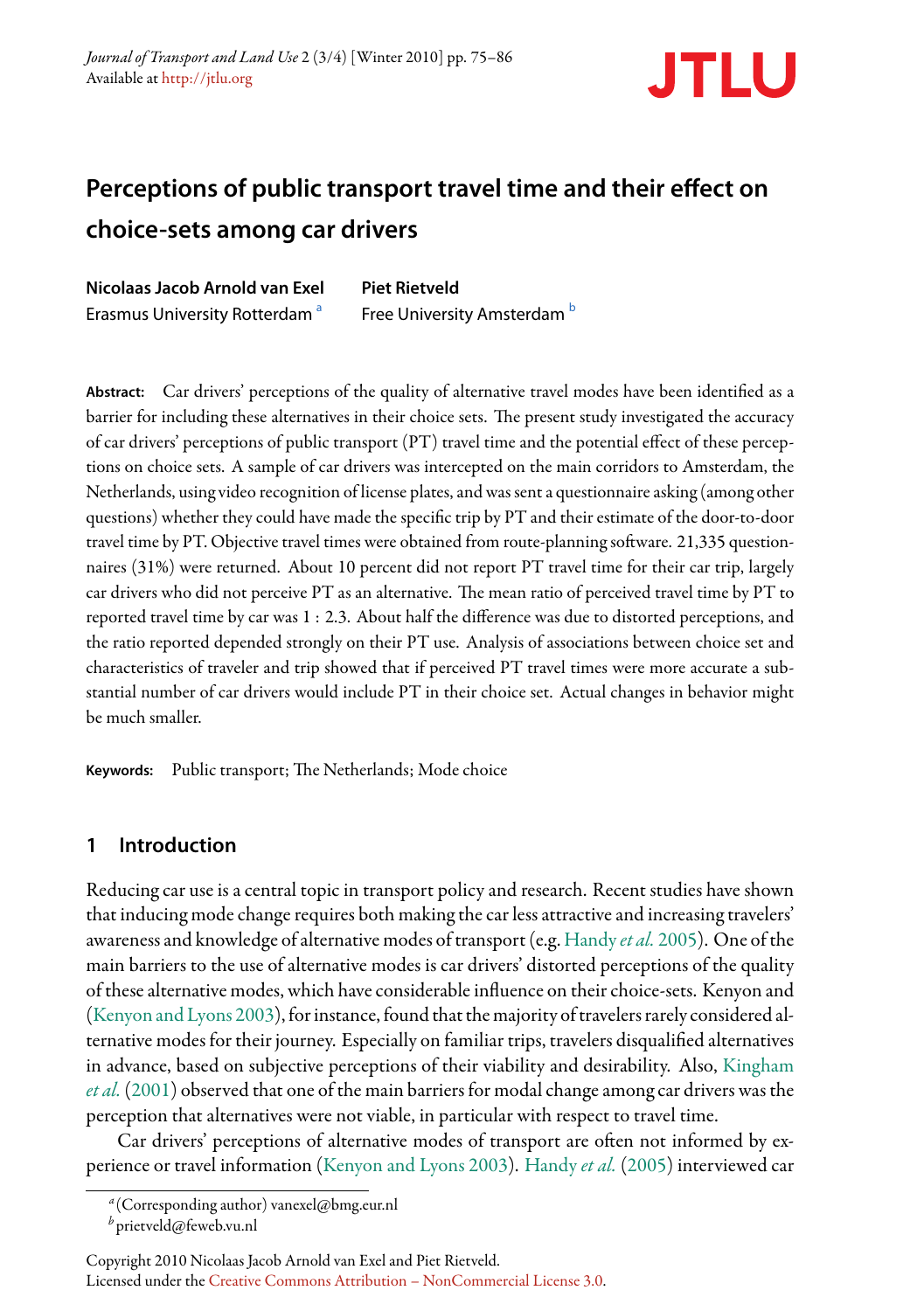drivers about possible reasons for e[xcess car travel and repo](#page-10-0)r[ted th](#page-10-0)at many people said they simply lacked information about alternative modes; only a part of these car drivers was willing to actually try public transport to see whether it would work for them.

Car drivers' perceptions are also often incorrect. Goodwin (1995) found that although [50–80 percent of pe](#page-9-3)ople perceived themselves to be generally dependent on car use, only 10–30 percent of trips could unambiguously be identiđed as both strictly necessary and provided with no alternative. In a corridor study, Kropman and Katteler (1990) found that although 83 percent of a sample of morning peak-period car drivers had the objective possibility to switch to public transport for the trip they were making, only one out of six of these drivers perceived public transport as an alternative—largely because of their perceptions of travel time and travel cost. Brög and Erl (1983) conducted an in-depth analysis [of car drivers' travel option](#page-9-0)s and showed that half of their sample of car drivers had the objective opportunity to use public transport for the trip they were making, but that only five percent perceived themselves as having a real choice between car and public tra[nsport.](#page-9-4)

Although distorted perceptions may have a considerable effect on mode choice, there is also evidence that perceptions can be changed and that this may lead to changes in attitudes, consider[ation of alternati](#page-10-1)v[es and](#page-10-1) mode choice behavior. Kenyon and Lyons [\(2003\) showed that](#page-10-2) [presen](#page-10-2)tation of information to habitual travelers about the cost, duration, comfort, and convenience of alternatives for their trip could challenge existing perceptions and lead to consideration and use of these alternatives. [Garvill](#page-10-3) *et al.* (2[003\) f](#page-10-3)ound that increasing the awareness of travel mode choice helped decrease car use among people with a strong car habit, because when forced to reconsider people in some cases realized that the car no longer was the best alternative. Rose and Ampt (2001) report similar results. van Knippenberg and van Knippenberg (1988) observed that a temporary behavioral change, due to whatever circumstance, may lead to adjustment of perceptions and, consecutively, to attitudinal change and possibly to adoption of a new travel pattern. van Exel and Rietveld (2001) also found indications that a positive experience with an alternative mode of travel may influence consecutive travel choice.

The present study investigated the accuracy of car drivers' perceptions of public transport travel time in a large sample of Dutch car drivers and the potential effect of changing any dis[torted perceptions on the travel choice set](#page-10-4) of these drivers.

#### **2 Methods**

We conducted secondary analysis on travel survey data collected and processed on behalf of the Dutch Ministry of Transport for the MORA project (Mobility Survey Region Amsterdam; Netherlands Ministry of Transport 2001). The objective of MORA was to gain insight into the accessibility of the City of Amsterdam in order to support regional transport policy development and monitoring. Data collection focused on the composition (in terms of traveler and trip characteristics) of traffic on the six main corridors connecting to the city of Amsterdam. The MORA study covered travel both on roads and on public transport; in this paper, we focus on the data related to private car travel.

A total of 69,616 questionnaires were sent out to car drivers traveling in the direction of Amsterdam on one of the six corridors on any one of three survey days in September 2000. The study sample therefore consisted of non-urban, longer-distance trips (*≥*10 kilometers). Cars were identified through video recognition of license plates. The questionnaire was sent to the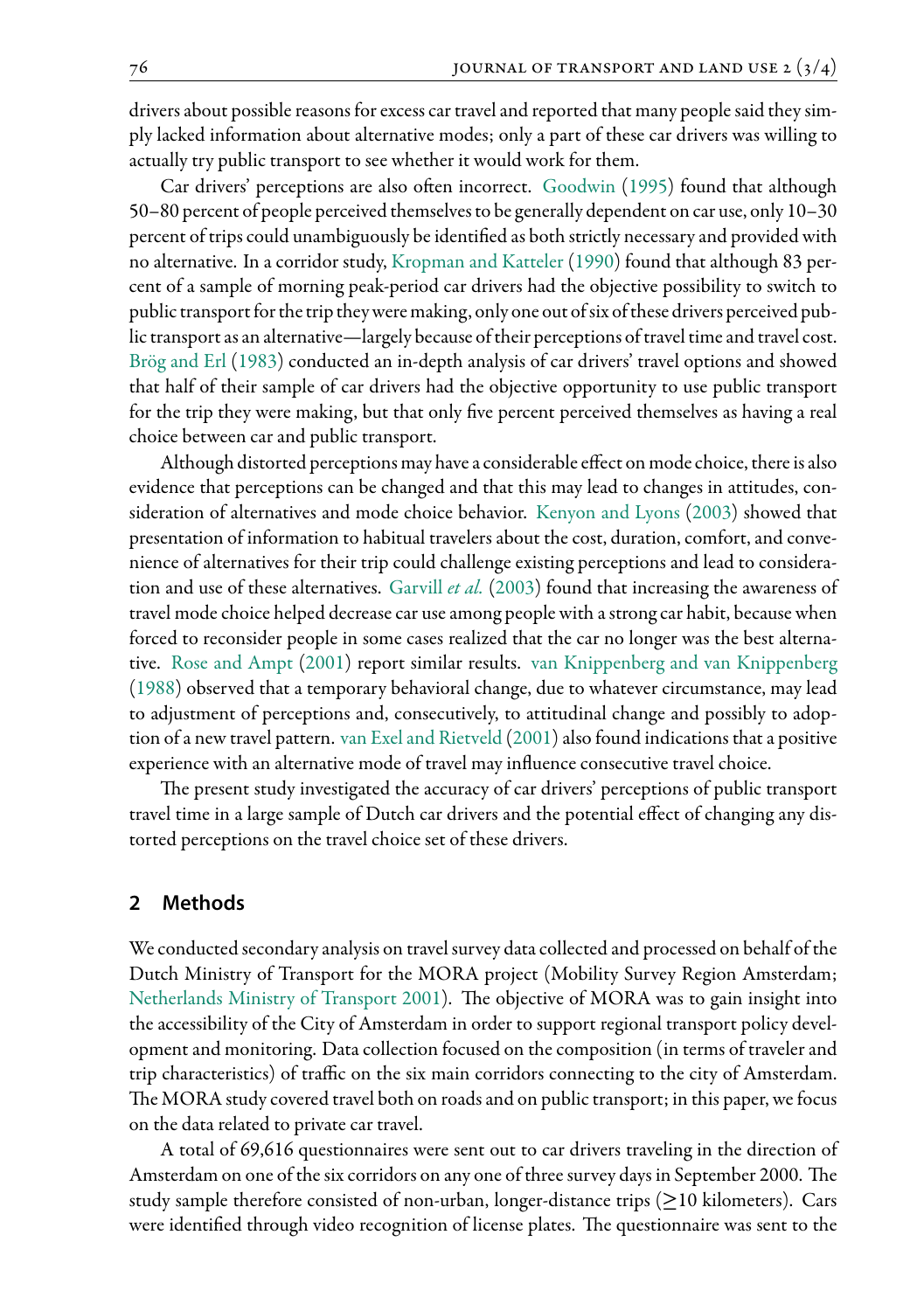corresponding address in the national license registry (Mobility Survey Region Amsterdam; Netherlands Ministry of Transport 2001).

The survey questionnaire included general questions concerning trip origin and destination, trip purpose, travel time, and trip frequency of the speciđc trip made on the day they were observed. It also included a question asking car drivers about their choice set for that trip: "Could you also have made this trip by public transport?", with response categories "no," "yes, but rarely do," and "yes, regularly do." Finally, car users were asked to estimate door-to-door travel time by public transport for the trip they made by car on the day of the survey.

A total of 21,335 (30.6%) questionnaires were returned, of which 17,642 (82.7%) were useful for analysis. The main source of drop-out was a missing value for public transport travel time perception: 2,110 observations (57% drop-out). ăis largely concerned car drivers who answered "no" to the question "Could [you also have made](http://www.ns.nl) [this trip by public transp](http://www.9292ov.nl)ort?" (90.1% of missing travel time values). Apparently, segments of the population that do not consider public transport as an alternative also know little about it. Although these respondents were excluded from further analysis here, this is a đrst important observation.

To assess the accuracy of public transport travel time perceptions, we estimated the 'objective' travel time by public transport using trip origin and destination (OD) information and Web-based route planning software (http://www.ns.nl, http://www.9292ov.nl). The public transport trip was assumed to consist of a rail origin-to-destination link, as well as access and egress travel. In the MORA dataset, trip origin and destination were available as city or region name; for trips to the City of Amsterdam, destination data was available at the level of nine city districts. Observations with only a region name as origin or destination were excluded from further an[al](#page-2-0)ysis because it was impossible to approximate public transport travel time with sufficient accuracy. For the remaining observations, rail travel time was calculated as intercity central station to central station for through traffic, and intercity central to the most appropriate of đve rail stations in Amsterdam for trips to one of the nine city districts. Access and egress times were estimated at the level of all different points of origin and destination. Mean access and egress times varied between 10 and 30 minutes, depending on zone size and using a "donut approach." In this way, we were able to determine a fair estimate of the "objective" travel time by public transport for 6 318 car travelers (32.9% of the total sample). This sub-sample consists of shorter trips as compared to the total sample (average car travel time 48 vs. 67 minutes; *p <* 0.001, two-sample *t*-test), because most long-distance trips had a region name as origin and/or destination and, as explained above, were therefore excluded from this analysis.

<span id="page-2-0"></span>To investigate the effect of car drivers' public transport travel time perceptions on the inclusion of public transport in their choice-set for the trip they made on the day of the survey, we looked at the relation between answers to the question "Could you also have made this trip by public transport?" (response categories "no", "yes, but rarely do" and "yes, regularly do") and characteristics of the traveler and the trip.

Deđne *Y* as the perceived possibility of using public transport for the trip that was actually made by car. Here,  $Y$  is a trichotomous variable, where  $Y=0$ , 1, and 2 stand for "no," "yes,

 $\frac{1}{2}$  We assumed that each central station was in the center of a zone, that people in the car sample were unlikely to live directly near the central station, and that the population density of a zone decreased proportionally with travel distance from the central station. Therefore, in estimating mean access and egress times for any zone, we disregarded the parts of the zone that were either within approximately đve minutes travel distance of central station (the hole in the "donut") or more than 30 minutes travel distance of central station (the outer edge of the "donut").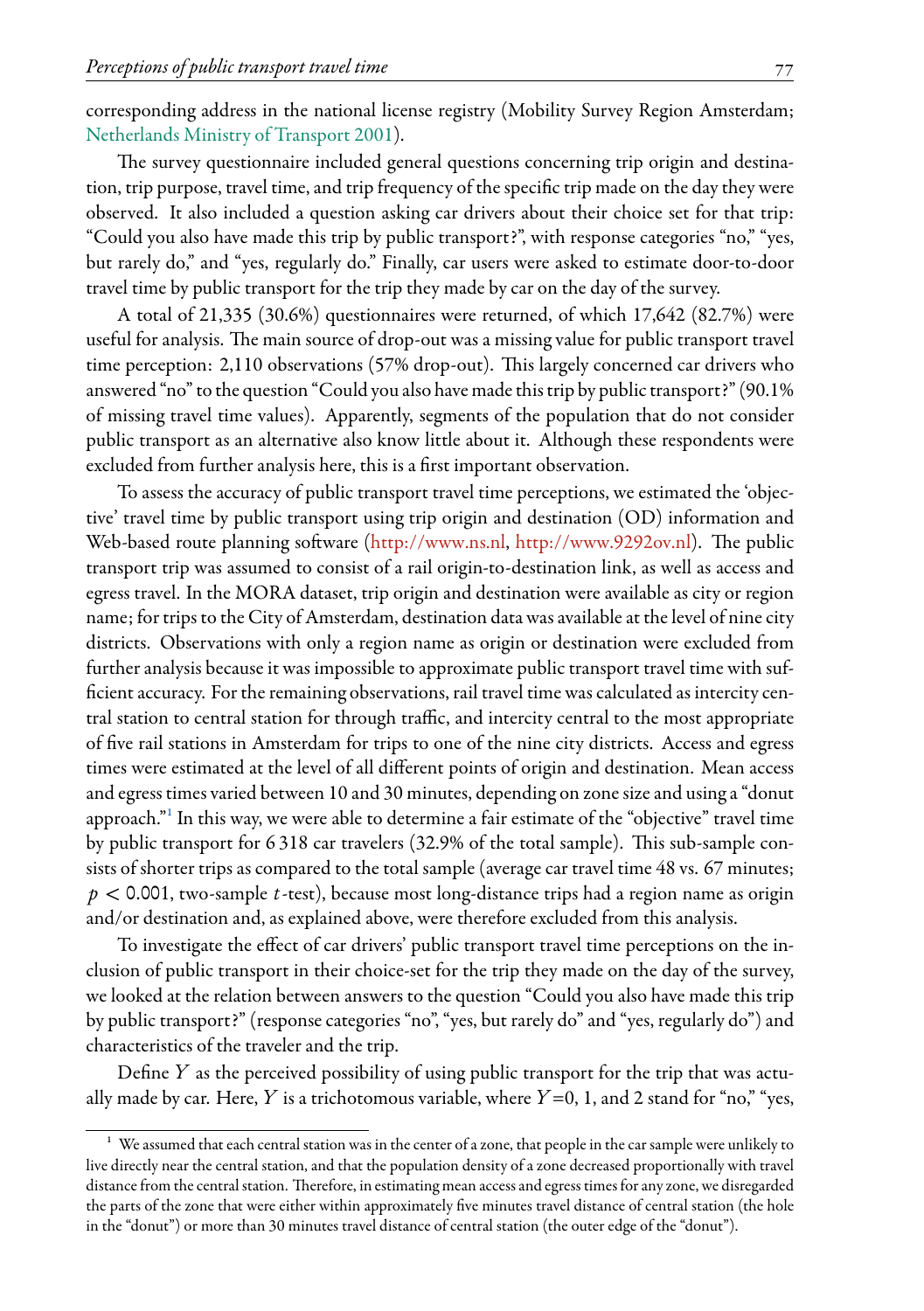but rarely do," and "yes, regularly do," respectively. Let  $i$  denote an individual traveler. The probability that  $Y = j$  depends on features of the trip made by individual *i*, in terms of trip destination, purpose, reported travel time by car, who pays for the trip, and other relevant features listed in Table 3; these variables are denoted as  $x_{i1},...,x_{iN}$ . Then, in the multinomial model, the probability that individual *i* will choose alternative *j* is formulated as:

$$
P(Y = j) = \frac{\exp\left(\sum_{n} x_{in} \beta_{j}\right)}{1 + \exp\left(\sum_{n} x_{in} \beta_{1}\right) + \exp\left(\sum_{n} x_{in} \beta_{2}\right)}
$$
  
for  $j = 1, 2; P(Y = 0) = 1 - P(Y = 1) - P(Y = 2).$  (1)

Unlike ordered models, a multinomial models like the one described above allow the coefficients of the explanatory variables to vary across the alternatives; for example, trip purpose can have a different effect on the different response categories. Multinomial logistic regression was conducted with the response category "no" as reference value. Because the coefficients of multinomial logit models are generally difficult to interpret, marginal effects were estimated and are presented for ease of interpretation. Marginal effects have the appealing characteristic that the sum over the response categories is always zero.

Next, the coefficients of the multinomial logit model (see Appendix) were used to estimate car drivers' likely answer to the question "Could you also have made this trip by public transport?" under the condition that they were better informed about the objective public transport travel time. For this, we substituted perceived public transport travel times reported by individual car drivers with OD-based public transport travel time obtained from web-based route planning software, all else equal, and compared predicted response frequencies.

All analyses were conducted in Stata/SE 10.

#### **3 Results**

The mean travel time by car of the trip made on the day of the survey was 60 minutes. The mean perceived travel time by public transport for that same trip was almost double: 117 minutes. Table 1 shows that the mean ratio of perceived public transport and reported car travel time was 1 : 2.3 and that this ratio was inversely related to car travel time.

At first glance, it appears that car drivers add about an hour to their car travel time when asked to estimate public transport travel time for the same trip, independent of trip distance. To investigate this more closely, we conducted regression analysis of perceived public transport travel time, using travel time by car, travel time by public transport (based on OD data), trip frequency, experience with public transport, trip destination and time of day as explanatory variables. Table 2 shows that the perception of public transport travel time is positively associated with both reported car travel time and the objective public transport travel time. The perceived duration of the public transport trip decreases with familiarity with the trip (i.e., trip frequency) and the public transport system (i.e., experience with public transport on this trip). It is also lower for trips ending in Amsterdam than for through traffic, presumably because of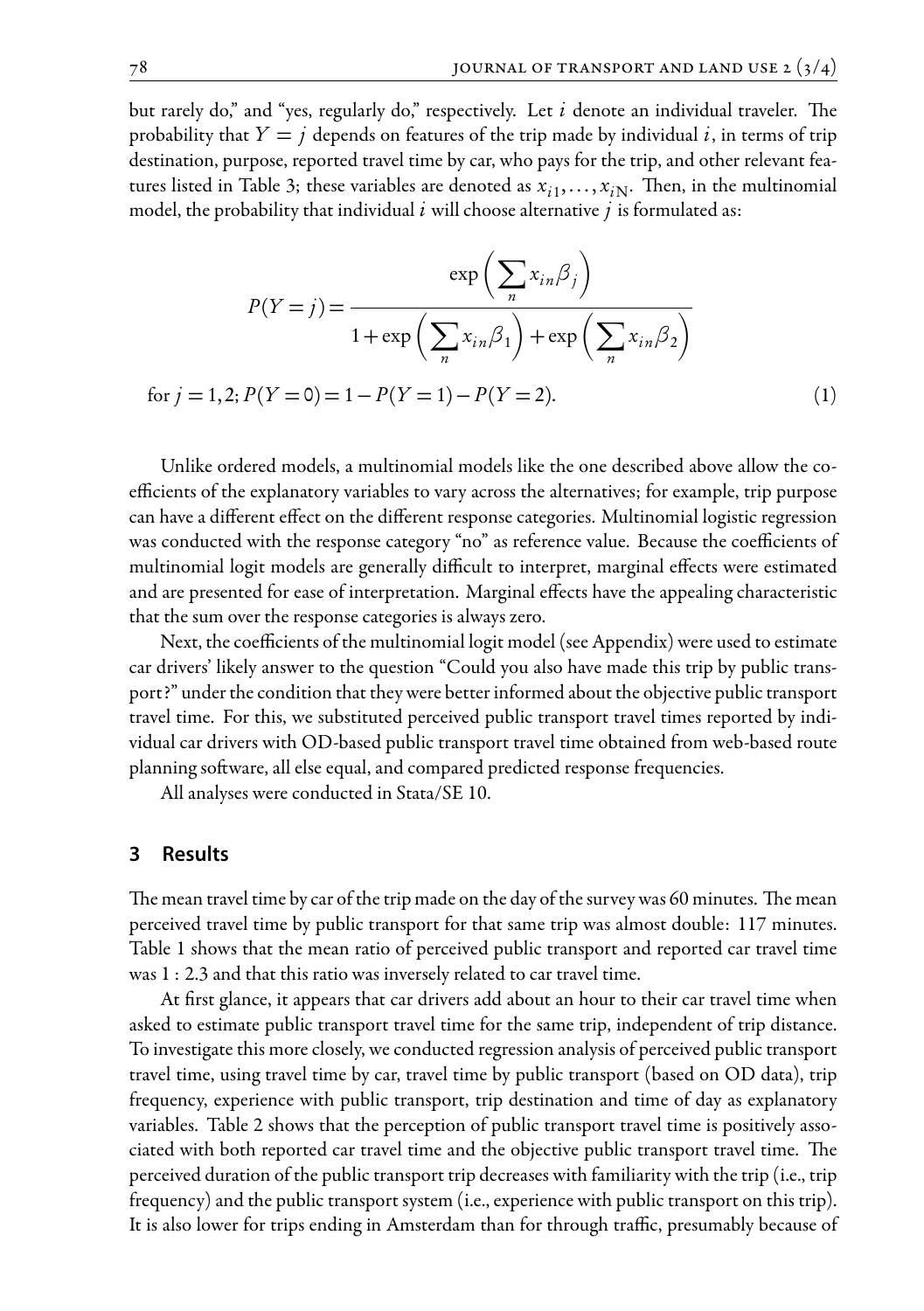**Table 1:** Reported travel time by car versus perceived travel time by public transport for the same trip  $(N=17642)$ 

|                                                         | N     | $\%$       | Reported<br>travel time by<br>car (min.)<br><b>SD</b><br>mean |      |       | (min.) | Perceived travel time<br>by public transport |                 |
|---------------------------------------------------------|-------|------------|---------------------------------------------------------------|------|-------|--------|----------------------------------------------|-----------------|
|                                                         |       |            |                                                               |      | mean  | SD     | Difference<br>w/car                          | Ratio<br>to car |
| Reported travel time by car:                            |       |            |                                                               |      |       |        |                                              |                 |
| $0-30$ min.                                             | 3546  | $-20.10%$  | 25.3                                                          | 5.4  | 82.6  | 34.1   | 57.3                                         | 3.5             |
| $31-60$ min.                                            | 8485  | $-48.10\%$ | 48.1                                                          | 8.4  | 104.6 | 37.1   | 56.4                                         | 2.2             |
| $61 - 90$ min.                                          | 3371  | $-19.10\%$ | 77.7                                                          | 8.6  | 137.7 | 44.8   | 60.0                                         | 1.8             |
| $91 - 120$ min.                                         | 1302  | $-7.40%$   | 110.0                                                         | 8.2  | 172.8 | 58.9   | 62.8                                         | 1.6             |
| $>120$ min.                                             | 938   | $-5.30%$   | 162.2                                                         | 43.6 | 206.2 | 70.6   | 44.0                                         | 1.3             |
| Could you also have made this trip by public transport? |       |            |                                                               |      |       |        |                                              |                 |
| no                                                      | 9747  | $-55.20%$  | 60.7                                                          | 36.0 | 130.3 | 55.0   | 69.6                                         | 2.5             |
| yes, but rarely do                                      | 6943  | $-39.40\%$ | 58.3                                                          | 35.1 | 101.9 | 46.5   | 43.6                                         | 2.0             |
| yes, regularly do                                       | 952   | $-5.40%$   | 62.1                                                          | 35.6 | 89.2  | 44.1   | 27.1                                         | 1.6             |
|                                                         | 17642 |            | 59.8                                                          | 35.6 | 116.9 | 53.4   | 57.1                                         | 2.3             |

the density of public transport services to and within the city as compared to smaller towns or rural areas, and even more so for trips to the city center. Finally, we found a traffic congestion effect: car drivers who made their trips during peak periods estimated lower public transport travel times.

The ratio of perceived public transport travel time and reported car travel time was also inversely related to respondents' experience with public transport on the same trip (see Table 1). The "chicken and egg" question, then, is whether people who use public transport less often have a less favorable view of public transport as an alternative for their trip, or that people who have a less favorable public transport connection on their trip use public transport less often. Table 3 shows that both effects appear to play a role here. The first columns of Table 3 contain the same information as those of Table 1, but for the smaller sub-sample of 6,318 car drivers for which OD-based public transport travel time could be estimated. The ratio of perceived public transport to car travel time, and the association of this ratio with public transport experience, echoed the đndings from the full sample (see Table 1). Mean OD-based public transp[ort travel](#page-10-5) [time w](#page-10-5)as 67 minutes, about one-third lower than perceived travel time and comparable for car drivers of all three levels of public transport experience. The last two columns of Table 3 show that the ratio between perceived and objective public transport travel time (1 : 1.5) and the ratio between objective public transport and reported car travel time (1 : 1.6) are of comparable magnitude, and are associated with public transport experience; the latter relation was statistically significantly ( $p < 0.001$ ,  $ANOVA$ ). This coincides with earlier findings by Rooijers (1998), who observed that regular public transport users perceive reliability of public transport to be higher than do occasional users and non-users.

The relation between public transport experience and the ratio between objective public transport and reported car travel time (last column of Table 3) indicates that people with more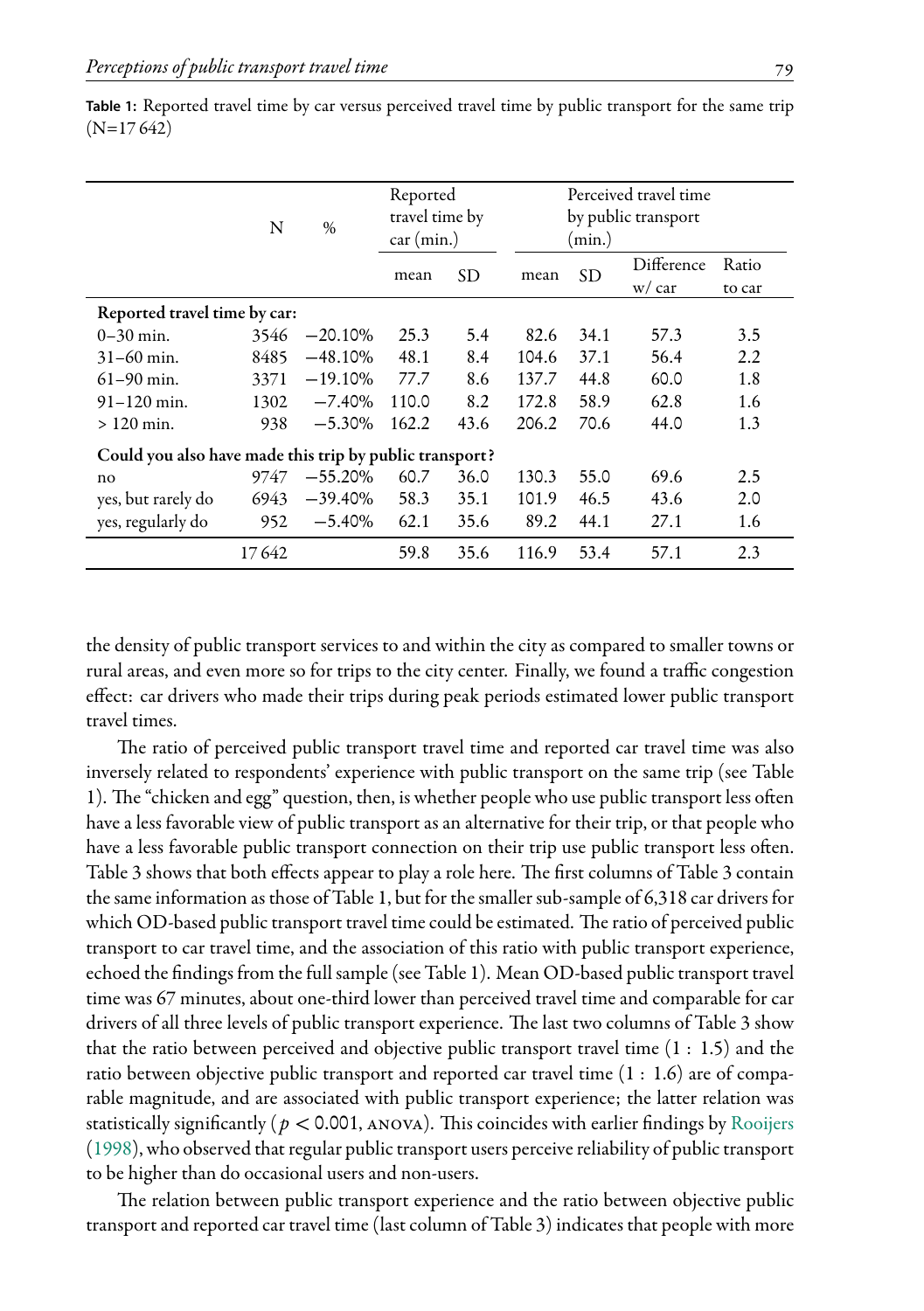|                                                                      | Coef. S.E.<br>95% C.I.<br>t |             |             |               |  |  |  |  |  |
|----------------------------------------------------------------------|-----------------------------|-------------|-------------|---------------|--|--|--|--|--|
| Reported travel time by car                                          | 0.3                         | 0           | 17.9        | 0.3<br>0.4    |  |  |  |  |  |
| Objective travel time by PT                                          | 0.5                         | 0           | 21.5        | 0.5<br>0.5    |  |  |  |  |  |
| Trip frequency <sup>a</sup>                                          |                             |             |             |               |  |  |  |  |  |
| $1-2$ times/week                                                     | 5.8                         | 1.2         | 4.9         | 8.2<br>3.5    |  |  |  |  |  |
| Less than once/week                                                  | 10.7                        | 1.0         | 11.2        | 8.8<br>12.6   |  |  |  |  |  |
| Trip destination <sup>b</sup>                                        |                             |             |             |               |  |  |  |  |  |
| Amsterdam                                                            | $-1.9$                      | $1.7 - 1.1$ |             | $-5.1$<br>1.4 |  |  |  |  |  |
| <b>Amsterdam City Center</b>                                         | $-2.2$                      | 1.0         | $-2.3$      | $-4.1 -0.4$   |  |  |  |  |  |
| Time of day: Peak period                                             | $-3.1$                      |             | $0.8 - 3.7$ | $-4.8$ $-1.5$ |  |  |  |  |  |
| Could you also have made this trip by public transport? <sup>c</sup> |                             |             |             |               |  |  |  |  |  |
| No                                                                   | 37.5                        | 1.7         | 22.1        | 40.8<br>34.2  |  |  |  |  |  |
| Yes, but rarely do                                                   | 17.2                        | 1.7         | 10.0        | 13.8<br>20.5  |  |  |  |  |  |
| Constant                                                             | 22.0                        | 2.8         | 7.8         | 27.5<br>16.4  |  |  |  |  |  |

Table 2: Determinants of perceived public transport travel time (N=6 318).

Note: Dependent variable: perceived public transport travel time. Reference values independent variables: <sup>a</sup> 3 times a week or more. <sup>b</sup> through-traffic; "Amsterdam City Center" is a subset of "Amsterdam."  $\epsilon$  "yes, regularly do."  $R^2 = 0.28$ .

|                                                         | $\boldsymbol{N}$ | $\%$       | Reported<br>car (min.) | Perceived travel<br>travel time by time by public<br>transport (min.) |                 | OD-based travel<br>time by public<br>transport (min.) |                       |                 |
|---------------------------------------------------------|------------------|------------|------------------------|-----------------------------------------------------------------------|-----------------|-------------------------------------------------------|-----------------------|-----------------|
|                                                         |                  |            | mean                   | mean                                                                  | ratio to<br>car | mean                                                  | ratio to<br>perceived | ratio to<br>car |
|                                                         |                  |            |                        |                                                                       |                 |                                                       |                       |                 |
| Could you also have made this trip by public transport? |                  |            |                        |                                                                       |                 |                                                       |                       |                 |
| no                                                      | 3246             | $(51.4\%)$ | 46.9                   | 109.4                                                                 | 2.7             | 67.8                                                  | 1.7                   | 1.7             |
| yes, but rarely do                                      | 2680             | $(42.4\%)$ | 47.8                   | 87.5                                                                  | 2.1             | 65.9                                                  | 1.4                   | 1.6             |
| yes, regularly do                                       | 392              | $(6.2\%)$  | 52.2                   | 75.4                                                                  | 1.7             | 68.4                                                  | 1.1                   | 1.5             |
| Total                                                   | 6318             |            | 47.6                   | 98.0                                                                  | 24              | 67.0                                                  | 1.5                   | 1.6             |

**Table 3:** Travel time by car versus perceived and OD-based travel time by public transport for the same trip ( $N = 6318$ ).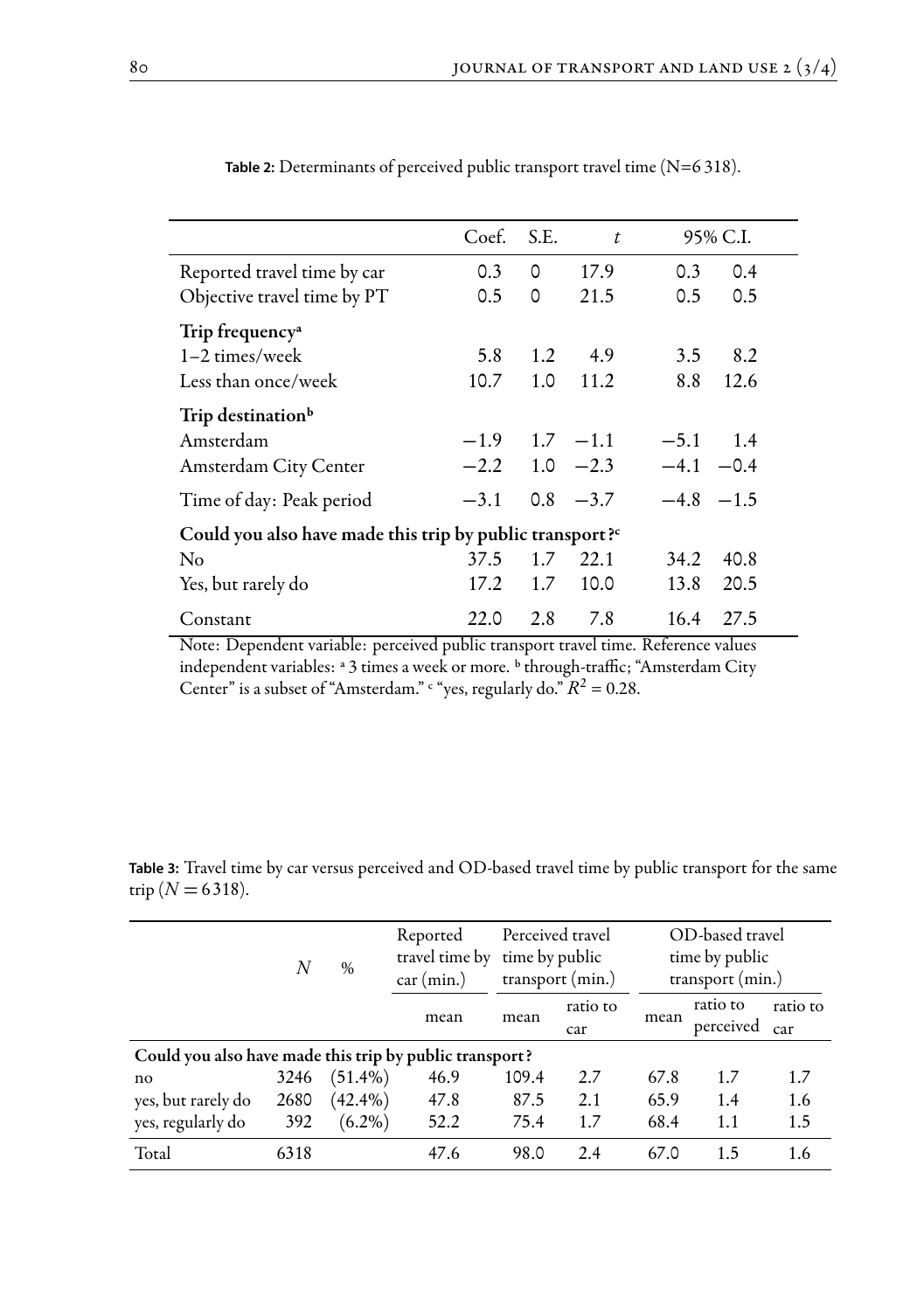favorable connections apparently use public transport more often. The effect of public transport experience on the ratio between perceived and objective public transport travel time is much larger, however, indicating that car drivers' choice sets may be more strongly affected by the perception that public transport travel times are less favorable than by the reality of less favorable travel times relative to tra[veling by car. In](#page-10-6) addition, the ratio of 1 : 1.1 between perceived and objective public transport travel time for car drivers who regularly use public transport indicates this group has a fairly accurate perception of public transport travel time, considering that the objective times used here were based on public transport schedules (i.e., planned travel times) and that the punctuality of rail services at the time was moderate: About 18 percent of trains had a delay of three minutes or more, and 10 percent of train-to-train connections were missed as a result of these delays (van Exel 2003).

If car drivers' perceptions of public transport travel time deviate substantially from objective travel times, what would be the potential gain from improving the accuracy of these perceptions? To investigate this, we first analyzed associations of car drivers' answers to the question "Could you also have made this trip by public transport?" ("no" =  $51.4\%$ ; "yes, but rarely do"  $= 42.4\%$ ; "yes, regularly do" = 6.2%; see Table 3) with characteristics of the traveler and the trip. Table 4 (see also Appendix) shows that the possibility of using public transport on the trip made on the day of the survey was higher for trips to the city center, commuting trips, trips made for educational purposes, and for people paying for the trip themselves. The possibility was lower for business trips and trips made very frequently; it decreased with trip distance and reported travel time by public transport relative to car, for people driving a leased or company car, for those driving alone, for those who had a parking place available at their destination on private grounds, for those who shifted their departure time in order to avoid congestion, and for trips paid by the employer. Apparently, car drivers traveling alone for business purposes in a company-owned or leased car, with a poor image of public transport in terms of travel time relative to car, and their trip costs covered by the employer are most resistant to considering public transport as a travel alternative. Of all car drivers, their travel behavior seems most inert.

Some of the coefficients in the model were not statistically significant. Time of day and paying for parking at trip origin or destination showed no effect on the possibility to use public transport. That time of day had no effect is remarkable, but this effect may have been picked up by other variables in the model. For instance, the effect of congestion during peak hours may be fully reflected in the shifted departure time variable, whereas some of the other time-of-day dynamics may be incorporated into the trip purpose variables. The lack of effect in the paid public parking variable must be considered against the comparator, i.e. free public parking and the private parking variables. Taken together, we speculate that there is no difference in resistance between the cost of paid parking and the anticipated time needed to đnd a parking place when public parking is free of charge (but often otherwise restricted and limited in capacity).

In addition there are some variables that affect only one or two of the three response categories. Most of these (lack of) association(s), however, seem plausible and support the choice of a multinomial rather than an ordinal logit model.

Next, we compared the response predicted by this model with the likely response when we substituted perceived public transport travel time with objective OD-based travel time (in the "travel time ratio PT:car" variable). This analysis showed that the response was the same for  $63.6$ percent of car drivers (see shaded cells in Table 5) but that a substantial number of car drivers would shift from the "no" response category to the "yes, but rarely do" response category. This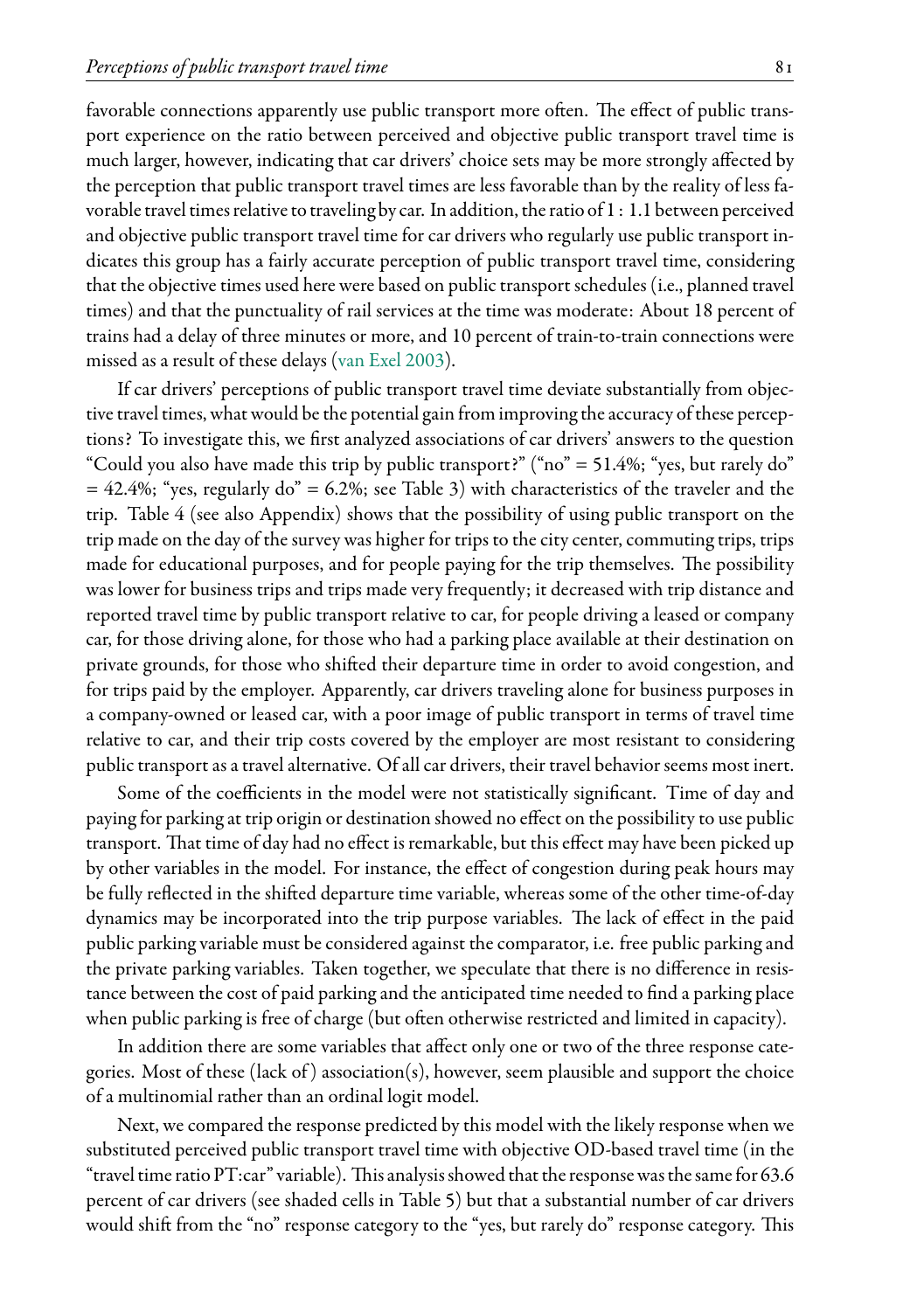|                                            | Yes, regularly do <sup>a</sup> |       | Could you also have made this trip by public transport?<br>Yes, but rarely do b |       | $\mathrm{No}$ <sup>c</sup> |       |
|--------------------------------------------|--------------------------------|-------|---------------------------------------------------------------------------------|-------|----------------------------|-------|
|                                            | dy/dx                          | S.E.  | dy/dx                                                                           | S.E.  | dy/dx                      | S.E.  |
| Destination: A'dam city center             | 0.002                          | 0.008 | $0.099**$                                                                       | 0.030 | $-0.101**$                 | 0.030 |
| Destination: A'dam periphery               | 0.005                          | 0.007 | 0.045                                                                           | 0.028 | $-0.049*$                  | 0.028 |
| Trip purpose: commute                      | $0.026***$                     | 0.006 | $-0.006$                                                                        | 0.022 | $-0.020$                   | 0.023 |
| Trip purpose: business                     | 0.006                          | 0.008 | $-0.106***$                                                                     | 0.024 | $0.101***$                 | 0.024 |
| Trip purpose: education                    | $0.079$ *                      | 0.031 | $-0.010$                                                                        | 0.050 | $-0.068$                   | 0.053 |
| Trip frequency: high d                     | $-0.053***$                    | 0.009 | 0.022                                                                           | 0.020 | 0.032                      | 0.020 |
| Time of day: peak hours                    | $-0.004$                       | 0.004 | 0.000                                                                           | 0.014 | 0.004                      | 0.015 |
| Reported travel time by car                | $-0.001***$                    | 0.000 | $-0.004***$                                                                     | 0.000 | $0.004***$                 | 0.000 |
| $-0.049***$<br>Travel time ratio PT:car    |                                | 0.003 | $-0.176***$                                                                     | 0.010 | $0.225***$                 | 0.010 |
| Car ownership: company                     | $-0.020**$                     | 0.006 | $-0.110***$                                                                     | 0.031 | $0.130***$                 | 0.031 |
| Car ownership: leased                      | $-0.010$                       | 0.007 | $-0.061$ *                                                                      | 0.030 | $0.071$ *                  | 0.031 |
| Car occupancy: driver only                 | 0.005                          | 0.005 | $-0.049**$                                                                      | 0.019 | $0.044$ *                  | 0.019 |
| Parking origin: private                    | $-0.007*$                      | 0.004 | $-0.038**$                                                                      | 0.014 | $0.045**$                  | 0.014 |
| Parking origin: public (paying)            | $-0.002$                       | 0.007 | 0.014                                                                           | 0.028 | $-0.012$                   | 0.029 |
| $-0.003$<br>Parking dest.: private         |                                | 0.004 | $-0.032$ *                                                                      | 0.016 | $0.035$ *                  | 0.017 |
| $-0.001$<br>Parking dest.: public (paying) |                                | 0.005 | 0.006                                                                           | 0.018 | $-0.005$                   | 0.018 |
| Shifted departure time: yes                | $-0.008*$                      | 0.004 | $-0.029$ *                                                                      | 0.014 | $0.036 *$                  | 0.015 |
| Paying for trip: me                        | $-0.006$                       | 0.007 | $0.044$ *                                                                       | 0.024 | $-0.037$                   | 0.025 |
| Paying for trip: employer                  | $-0.016**$                     | 0.005 | $-0.018$                                                                        | 0.017 | $0.034$ *                  | 0.017 |

**Table 4:** Possibility of using public transport among car travelers; marginal effects from multinomial logit model ( $N = 6318$ ).

Note: \*\*\*  $p < 0.001$ ; \*\*  $p < 0.01$ ; \*  $p < 0.10$ . Reference case: a through-traffic car trip for social or recreational purpose, made less than once a week, off-peak, in a privately owned car, using a public parking place free of charge at origin and destination, without shifting departure time to avoid congestion. See appendix A for coefficients from multinomial logit model.  $^4$   $N = 392$ (6.2%).  $\frac{1}{2}$  N = 2680 (42.4%).  $\frac{1}{2}$  N = 3 246 (51.4%). <sup>d</sup> Once a week or more.

| Table 5: Could you also have made this trip by public transport? ( $N = 6318$ ). |  |
|----------------------------------------------------------------------------------|--|
|----------------------------------------------------------------------------------|--|

|                                                       |                   |                     | based public transport travel time | Total |            |  |
|-------------------------------------------------------|-------------------|---------------------|------------------------------------|-------|------------|--|
|                                                       | Yes,<br>regularly | Yes,<br>rarely      | No                                 |       |            |  |
| Predicted values based<br>Yes, regularly <sup>a</sup> | 10                | 12                  | 4                                  | 26    | $(0.4\%)$  |  |
| on perceived public<br>Yes, rarely <sup>b</sup>       | 8                 | 2608                | 270                                | 2886  | (45.7%)    |  |
| transport travel time<br>$N_0^c$                      | 11                | 1996                | 1399                               | 3406  | $(53.9\%)$ |  |
| Total                                                 | 29<br>$(0.5\%)$   | 4.616<br>$(73.1\%)$ | 1,673<br>$(26.5\%)$                |       |            |  |

Note:  $N=392$  (6.2%).  $N=2,680$  (42.4%).  $N=3,246$  (51.4%).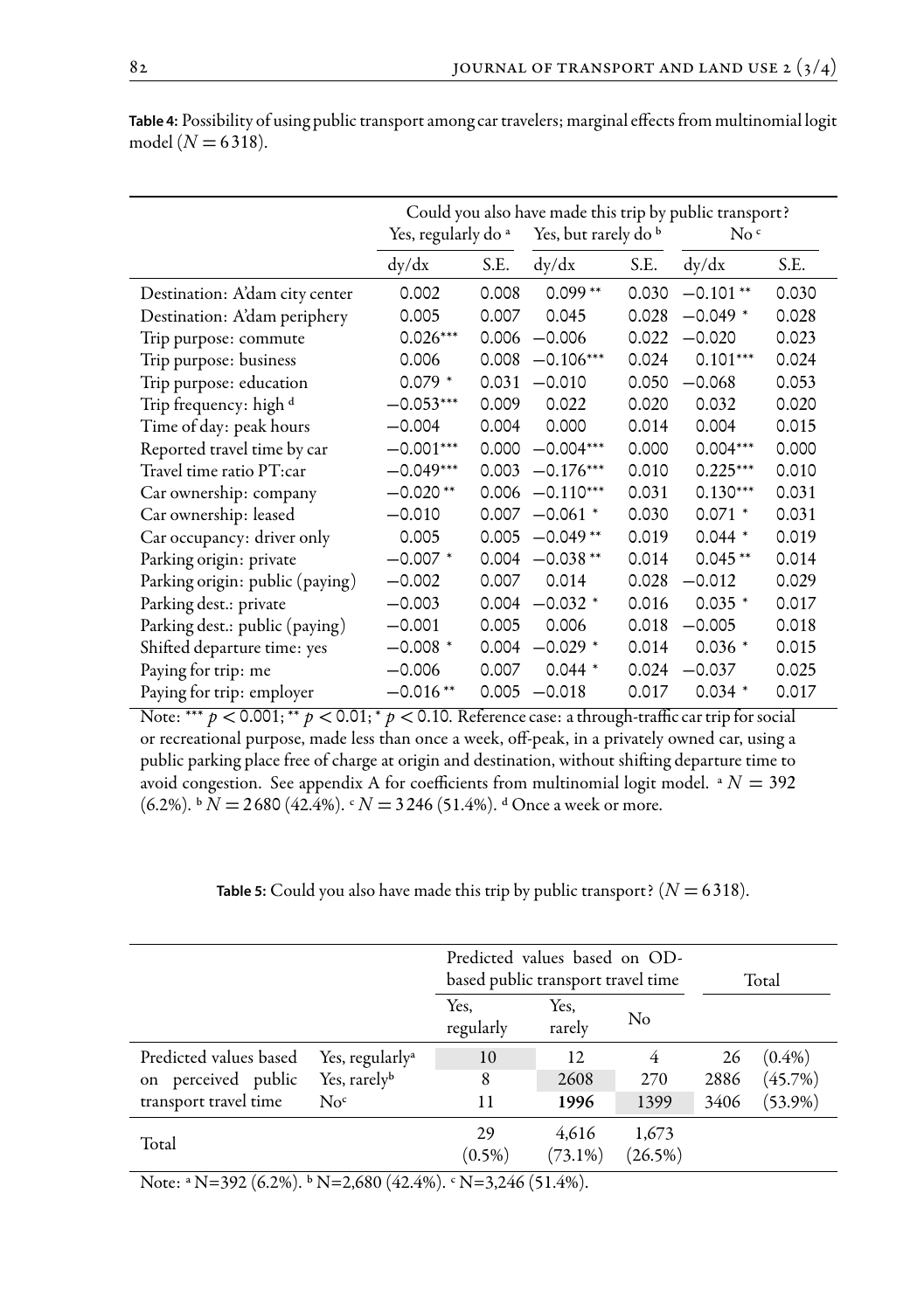indicates that improving the accuracy of car drivers' perceptions of public transport travel time will lead to a larger proportion of car drivers including public transport in their travel choice sets, and perhaps using public transport instead of their cars from time to time.

## **4 Discussion**

This study investigated the accuracy of car drivers' perceptions of public transport travel time and the potential effect of these perceptions on car drivers' choice sets. The research was carried out on a large sample of car drivers intercepted on th[e](#page-8-0) main corridors leading to Amsterdam, using a combination of reported data collected through a questionnaire and objective data obtained from web-based route planning software.

Our results conđrm the đndings of earlier studies that used different methodologies: car drivers' perceptions of public transport travel time sometimes deviate substantially from real travel times, and these deviations can be partly explained by familiarity with the trip and characteristics of the trip and the public transport system. $^2$  Our results also suggest that providing better information to car drivers about objective travel times for the public transport alternative for their trips—which is the aim of many travel demand management (TDM) initiatives adopted internationally—may lead to a much higher proportion of car drivers including public transport in their travel choice sets.

The size of this effect is, however, subject to some uncertainty. First, there are some limitations with respect to the way 'objective' travel time was calculated. We used mean access and egress times for people traveling to or from a speciđc zone, while considerable variations may exist, especially in the larger zones. This may contribute to selection bias, as people on the upper ends of this variation may be more likely to have chosen car as their preferred option and may thus be overrepresented in the sampl[e. Second, ou](#page-10-7)r implicit hypothesis has been that inaccurate perceptions result from lack of knowledge, and that behavioral change would be stimulated by information policies. An alternative explanation could be [that the disto](#page-9-5)rted perc[eptions of](#page-9-6) [publi](#page-9-6)c transport travel times among car users are the result of conscious or unconscious processes related to their mode choice. For instance, some car users may deliberately overestimate public transport travel time as a form of justiđ[ca](#page-8-1)tion for their car use by emphasizing the impossibility of using public transport. March (1997), for instance, argued that decision making in a social context ultimately is linked to making sense. People feel the need to justify their behaviors to themselves and others and therefore, either before (Dawes 1999) or after (Festinger 1957) making a choice, and this need leads them to construct compelling, socially acceptable [stories that m](#page-10-8)ake their behavior consistent with theiri[ndividual preferences as](#page-9-7) [well as with the](#page-9-8) expectations from (relevant, important) others.<sup>3</sup> This has two possible implications for the results of the present study. First, deliberate overestimation may lead to inflation of public transport travel time perceptions, indic[ating that ou](#page-10-6)r đndings represent an upper boundary of the

<span id="page-8-1"></span><span id="page-8-0"></span><sup>&</sup>lt;sup>2</sup> It has been shown that subjective expectations may also deviate considerably from their objective counter facts for (other) central issues in peoples' lives, such as life expectancy (Brouwer and van Exel 2005; Hamermesh 1985; Mirowky 1999).

<sup>&</sup>lt;sup>3</sup> Providing better information may, in turn, affect such processes by confining the size of overestimation that is socially acceptable. For instance, whereas a few years ago in the Netherlands a train delay was a perfectly acceptable story for arriving late at an appointment (van Exel 2003), the combination of better performance in recent years and an information campaign from the national railways company have made it far less credible and accepted today.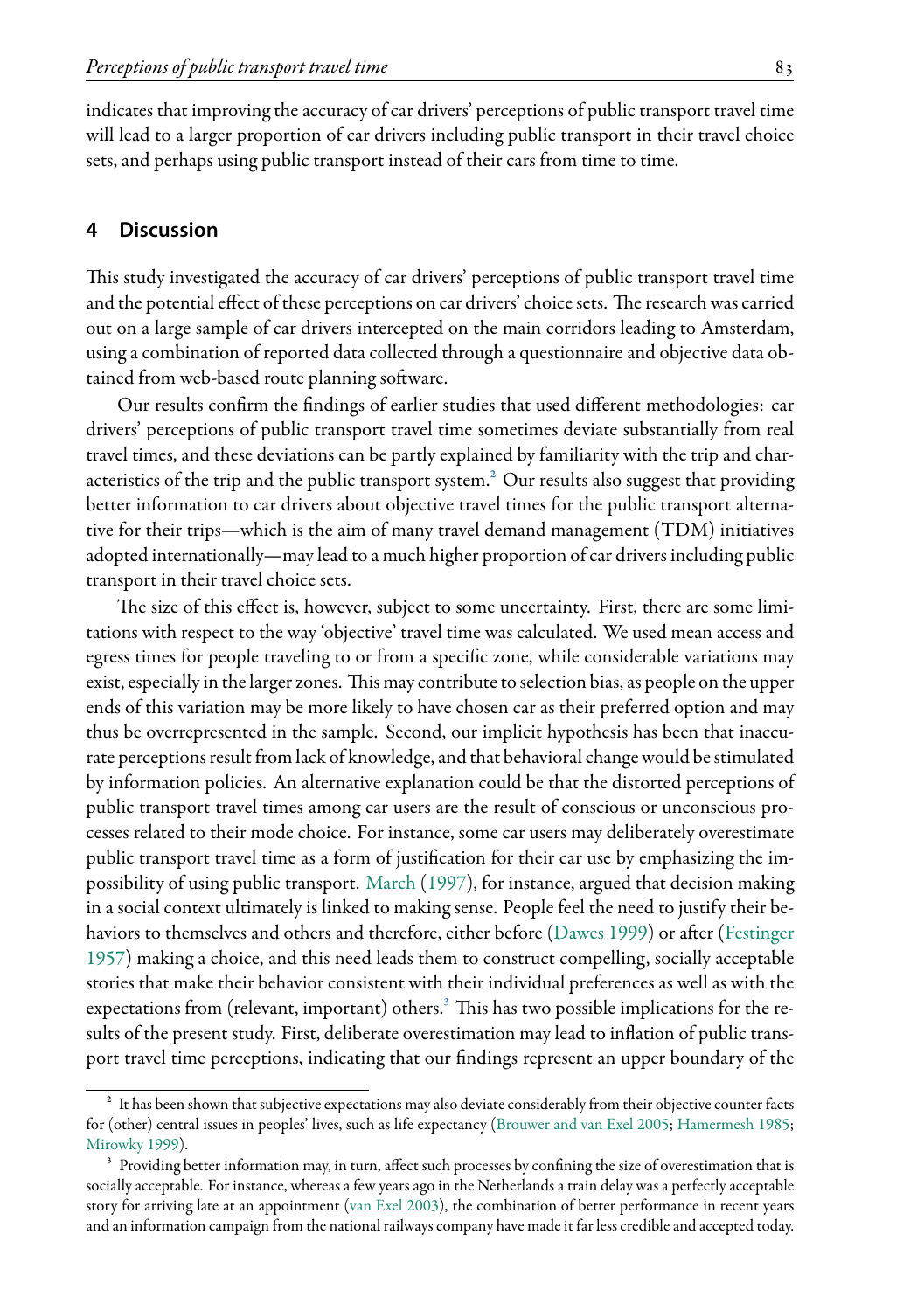effect. Second, for some car users the sensitivity of the choice set to information about objective public transport time may be more limited than the results of our analysis suggest. In either case, our estimation of the effect of inaccurate public transport travel time perceptions on car users' choice sets would be an overestimation. In summary, both the uncertainty in estimating "objective" public transport travel time and the possibility [that some car users hav](#page-9-9)e [consc](#page-9-9)i[ously](#page-9-10) [distorted "subjectiv](#page-9-10)e[" pub](#page-9-10)li[c transport tr](#page-9-11)a[vel tim](#page-9-11)es b[ehoove us to be cau](#page-10-9)t[ious in](#page-10-9) drawing conclusions from our đndings, and warrant additional research to đnd supporting evidence.

<span id="page-9-7"></span>Both reasons—the gap between adding an alternative to one's choice-set and actually choosing this alternative, and psychological processes related to justiđcation processes—imply that the change in proportion of car drivers that will actually travel by public transport regularly may be much smaller. This confirms findings of, among others, Hensher and Puckett (2007), Gärling and Schuitema(2007), Chorus *et al.* (2006), and Loukopoulos *et al.* (2004). Nonetheless, often only small changes in traffic are needed to decrease congestion considerably.

#### <span id="page-9-3"></span>**References**

- <span id="page-9-11"></span>Brouwer, W. and N. van Exel. 2005. Expectations regarding length and health related quality of life: Some empirical đndings. *Social Science & Medecine*, 61(5):1083–1094.
- <span id="page-9-5"></span>Brög, W. and E. Erl. 1983. Application of a model of individual behaviour (situational approach) to explain household activity patterns in an urban area and to forecast behavioural changes. In S. Carpenter and P. Jones, eds., *Recent advances in travel demand analyis*. Aldershot.
- <span id="page-9-6"></span><span id="page-9-4"></span>Chorus, C., E. Molin, B. V. Wee, T. Arentze, and H. Timmermans. 2006. Responses to transit information among car-drivers: Regret-based models and simulations. *Transportation Planning and Technology*, 29(4):249–271.
- <span id="page-9-10"></span>Dawes, R. 1999. A message from psychologists to economists: Mere predictability doesn't matter like it should (without a good story to append to it). *Journal of Economic Behavior & Organization*, 39:29–40.
- <span id="page-9-8"></span>Festinger, L. 1957. *A theory of cognitive dissonance*. Stanford University Press.
- Garvill, J., A. Marell, and A. Nordlund. 2003. Effects of increased awareness on choice of travel mode. *Transportation*, 30:63–79.
- <span id="page-9-2"></span>Goodwin, P. 1995. Car dependence. *Transportation*, 2(3):151–152.
- <span id="page-9-9"></span>Gärling, T. and G. Schuitema. 2007. Travel demand management targeting reduced private car use: Effectiveness, public acceptability and political feasibility. *Journal of Social Issues*, 63(1):139–153.
- <span id="page-9-0"></span>Hamermesh, D. 1985. Expectations, life expectancy, and economic behavior. *The Quarterly Journal of Economics*, 100(2):389–408.
- <span id="page-9-1"></span>Handy, S., L.Weston, and P. Mokhtarian. 2005. Driving by choice or necessity? *Transportation Research Part A*, 39(2/3):183–204.
- Hensher, D. and S. Puckett. 2007. Congestion and variable user charging as an effective travel demand management instrument. *Transportation Research Part A*, 41(7):615–626.
- Kenyon, S. and G. Lyons. 2003. The value of integrated multimodal information and its potential contribution to modal change. *Transportation Research Part F*, 6:1–21.
- Kingham, S., J. Dickinson, and S. Copsey. 2001. Travelling to work: Will people move out of their cars? *Transport Policy B*, 8(151–160).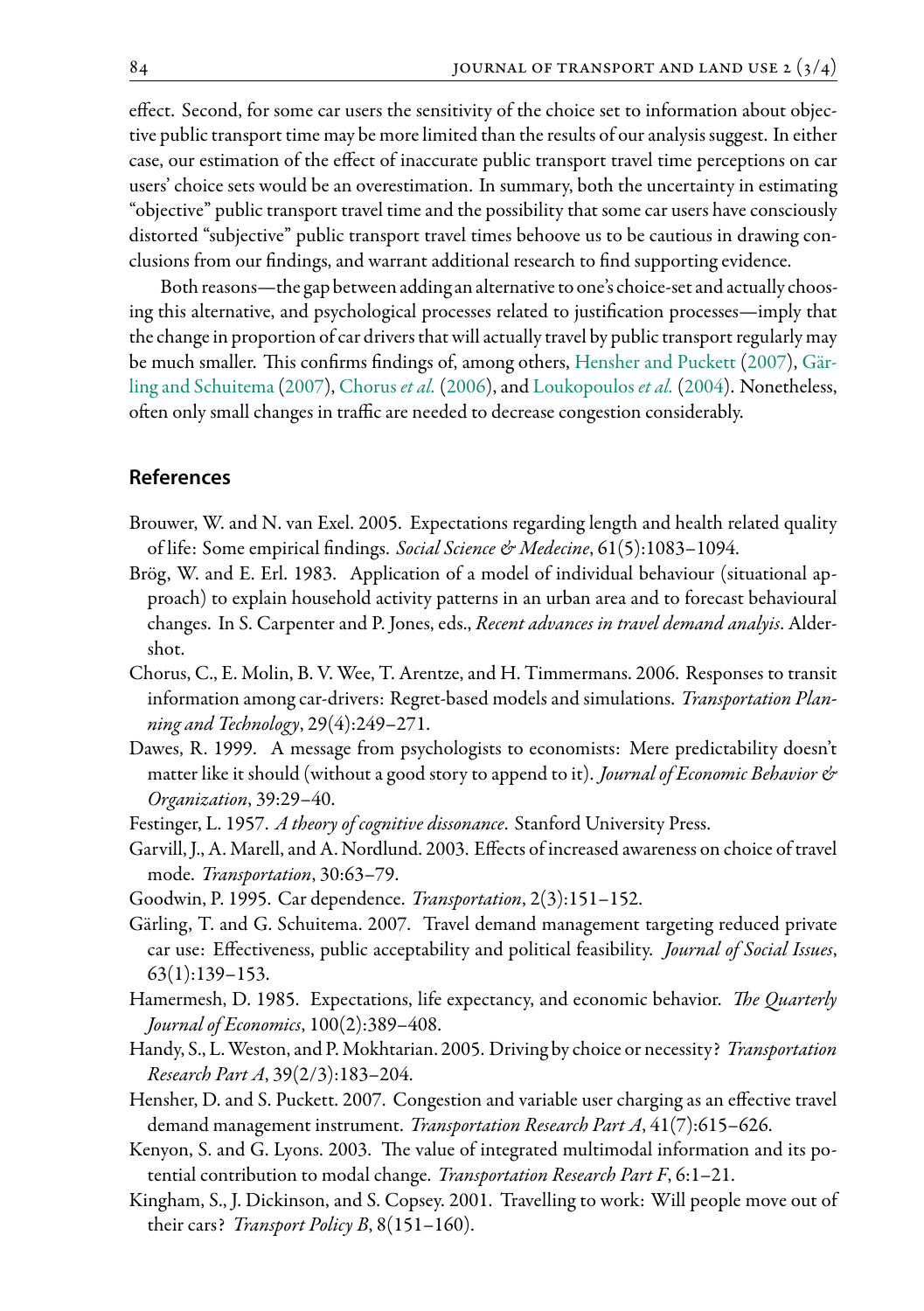- <span id="page-10-0"></span>Kropman, J. and H. Katteler. 1990. *Files in de Randstad, oplossingen op het spoor? Onderzoek naar substitutiemogelijkheden voor het autogebruik op de corridor Dordrecht-Rotterdam (In Dutch); [Traffic jams in the Randstad, solutions on rails? An investigation of possibilities for substitution of car use on the Dordrecht-Rotterdam corridor*. Nijmegen, The Netherlands: ITS Institute for Applied Social Sciences.
- <span id="page-10-9"></span>Loukopoulos, P., C. Jakobssona, T. Gärlinga, C. Schneider, and S. Fujii. 2004. Car-user responses to travel demand management structures: Goal setting and choice of adaptation alternatives. *Transportation Research D*, 9(4):263–280.
- <span id="page-10-7"></span>March, J. 1997. Understanding how decisions happen in organizations. In Z. Shapira, ed., *Organizational decision making*. Cambridge University Press.
- <span id="page-10-8"></span>Mirowky, J. 1999. Subjective life expectancy in the u.s.: Correspondence to actual estimates by age, sex and race. *Social Science & Medecine*, 49(7):967–979.
- <span id="page-10-4"></span>Netherlands Ministry of Transport. 2001. *Mobiliteitsonderzoek Regio Amsterdam*. Haarlem, ăe Netherlands: Ministry of Transport, DG Rijkswaterstaat, Directorate Noord-Holland.
- <span id="page-10-5"></span>Rooijers, A. 1998. *Betrouwbaarheid van vervoerwijzen: Percepties en gedragsaanpassingen van de* reizigers (In Dutch) [The reliability of transport modes: Perceptions and travellers' behavioural *response]*. The Hague: Project Office for Integrated Traffic & Transport Studies (PbIVVS).
- <span id="page-10-1"></span>Rose, G. and E. Ampt. 2001. Travel blending: an Australian travel awareness initiative. *Transportation Research D*, 6(2):95–110.
- <span id="page-10-6"></span>van Exel, N. 2003. Van het begane spoor: subjectieve betrouwbaarheid, tevredenheid en heroverweging van forenzen per openbaar vervoer (n=1) (in Dutch) [off the beaten track: subjective reliability, satisfaction and reconsideration of commuting by public transport (n=1)]. In *Proceedings of Colloquium Vervoersplanologisch Speurwerk*. Working paper.
- <span id="page-10-3"></span>van Exel, N. and P. Rietveld. 2001. Public transport strikes and traveller behaviour. *Transport Policy*, 8(4):237–246.
- <span id="page-10-2"></span>van Knippenberg, D. and C. van Knippenberg. 1988. Beïnvloeding van vervoermiddelkeuze in het woon-werkverkeer door middle van een tijdelijke gedragsverandering (in Dutch) [Influencing mode choice in commuting travel by means of an induced temporary behavioural change]. Report VK 88-11, Traffic Research Centre, University of Groningen, Groningen.